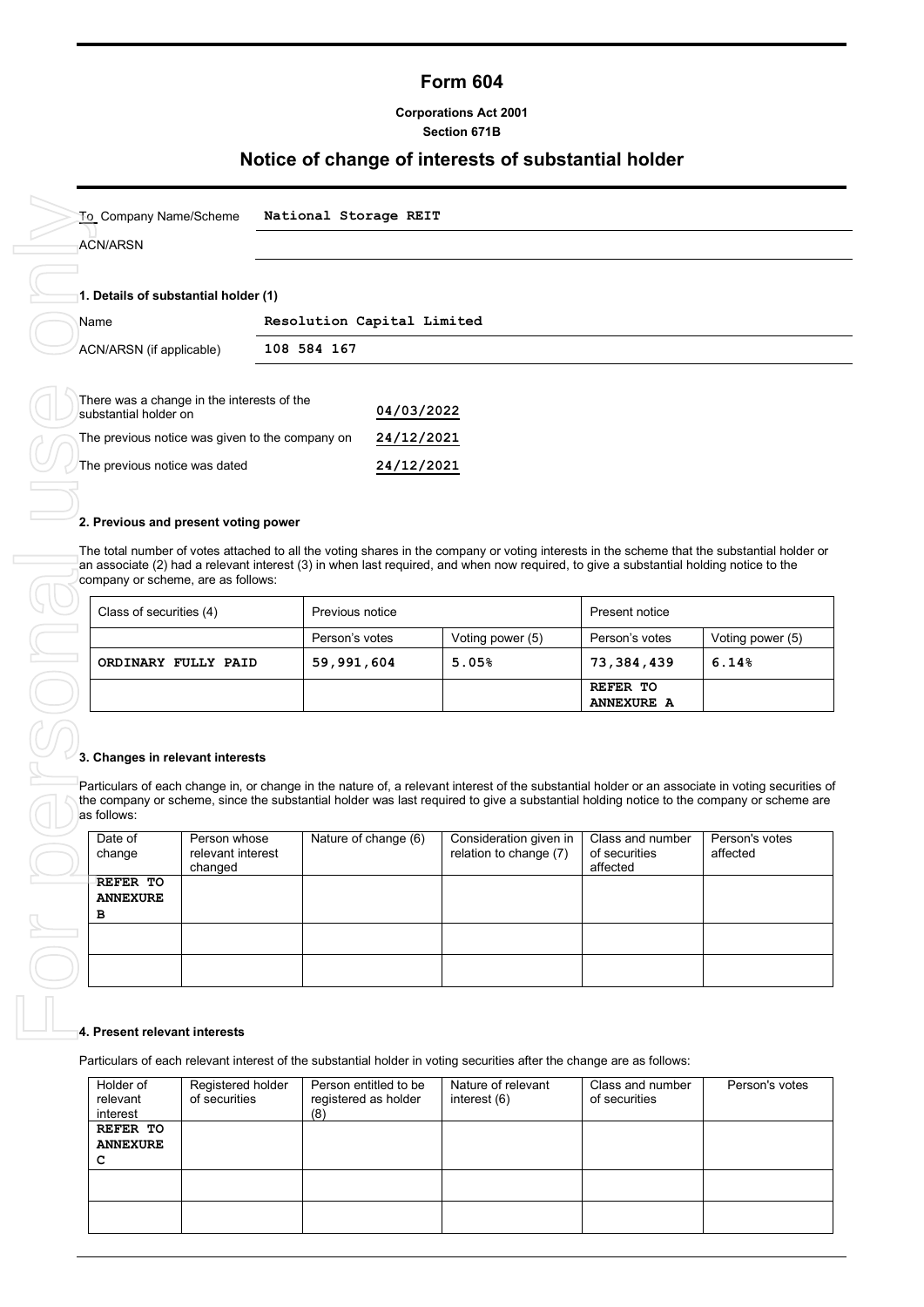#### **5. Changes in association**

The persons who have become associates (2) of, ceased to be associates of, or have changed the nature of their association (9) with, the substantial holder in relation to voting interests in the company or scheme are as follows:

| Name and ACN/ARSN (if applicable) | Nature of association |
|-----------------------------------|-----------------------|
| N/A                               |                       |
|                                   |                       |

#### **6. Addresses**

|            | N/A                                                         |                                      |                                                                                                                     |                   |                                                                                                                                                                                                                                                                                                                                                                                                                                 |  |
|------------|-------------------------------------------------------------|--------------------------------------|---------------------------------------------------------------------------------------------------------------------|-------------------|---------------------------------------------------------------------------------------------------------------------------------------------------------------------------------------------------------------------------------------------------------------------------------------------------------------------------------------------------------------------------------------------------------------------------------|--|
|            |                                                             |                                      |                                                                                                                     |                   |                                                                                                                                                                                                                                                                                                                                                                                                                                 |  |
|            |                                                             |                                      |                                                                                                                     |                   |                                                                                                                                                                                                                                                                                                                                                                                                                                 |  |
|            | 6. Addresses                                                |                                      |                                                                                                                     |                   |                                                                                                                                                                                                                                                                                                                                                                                                                                 |  |
|            | The addresses of persons named in this form are as follows: |                                      |                                                                                                                     |                   |                                                                                                                                                                                                                                                                                                                                                                                                                                 |  |
|            | Name                                                        |                                      | Address                                                                                                             |                   |                                                                                                                                                                                                                                                                                                                                                                                                                                 |  |
|            | REFER TO ANNEXURE D                                         |                                      |                                                                                                                     |                   |                                                                                                                                                                                                                                                                                                                                                                                                                                 |  |
|            |                                                             |                                      |                                                                                                                     |                   |                                                                                                                                                                                                                                                                                                                                                                                                                                 |  |
|            |                                                             |                                      |                                                                                                                     |                   |                                                                                                                                                                                                                                                                                                                                                                                                                                 |  |
|            | <b>Signature</b>                                            |                                      |                                                                                                                     |                   |                                                                                                                                                                                                                                                                                                                                                                                                                                 |  |
|            | print name                                                  | Dan Longan                           |                                                                                                                     | capacity          | <b>COMPANY SECRETARY</b>                                                                                                                                                                                                                                                                                                                                                                                                        |  |
|            | sign here                                                   |                                      |                                                                                                                     | date              | 08/03/2022                                                                                                                                                                                                                                                                                                                                                                                                                      |  |
|            |                                                             |                                      |                                                                                                                     |                   |                                                                                                                                                                                                                                                                                                                                                                                                                                 |  |
|            |                                                             |                                      |                                                                                                                     |                   |                                                                                                                                                                                                                                                                                                                                                                                                                                 |  |
|            |                                                             |                                      |                                                                                                                     | <b>DIRECTIONS</b> |                                                                                                                                                                                                                                                                                                                                                                                                                                 |  |
|            | (1)                                                         |                                      | with the names and addresses of members is clearly set out in paragraph 6 of the form.                              |                   | If there are a number of substantial holders with similar or related relevant interests (eg. a corporation and its related corporations, or<br>manager and trustee of an equity trust), the names could be included in an annexure to the form. If the relevant interests of a group of<br>persons are essentially similar, they may be referred to throughout the form as a specifically named group if the membership of each |  |
| (2)        |                                                             |                                      | See the definition of "associate" in section 9 of the Corporations Act 2001.                                        |                   |                                                                                                                                                                                                                                                                                                                                                                                                                                 |  |
| (3)        |                                                             |                                      | See the definition of "relevant interest" in sections 608 and 671B(7) of the Corporations Act 2001.                 |                   |                                                                                                                                                                                                                                                                                                                                                                                                                                 |  |
| (4)        |                                                             |                                      | The voting shares of a company constitute one class unless divided into separate classes.                           |                   |                                                                                                                                                                                                                                                                                                                                                                                                                                 |  |
|            | (5)                                                         |                                      | The person's votes divided by the total votes in the body corporate or scheme multiplied by 100.                    |                   |                                                                                                                                                                                                                                                                                                                                                                                                                                 |  |
| (6)        | Include details of:                                         |                                      |                                                                                                                     |                   |                                                                                                                                                                                                                                                                                                                                                                                                                                 |  |
|            | (a)                                                         | contract, scheme or arrangement; and |                                                                                                                     |                   | any relevant agreement or other circumstances because of which the change in relevant interest occurred. If subsection 671<br>applies, a copy of any document setting out the terms of any relevant agreement, and a statement by the person giving full a<br>accurate details of any contract, scheme or arrangement, must accompany this form, together with a written statement certify                                      |  |
| $\bigcirc$ | (b)<br>applies).                                            |                                      |                                                                                                                     |                   | any qualification of the power of a person to exercise, control the exercise of, or influence the exercise of, the voting powers<br>disposal of the securities to which the relevant interest relates (indicating clearly the particular securities to which the qualifica                                                                                                                                                      |  |
|            |                                                             |                                      | See the definition of "relevant agreement" in section 9 of the Corporations Act 2001.                               |                   |                                                                                                                                                                                                                                                                                                                                                                                                                                 |  |
| (7)        |                                                             |                                      | to the acquisitions, even if they are not paid directly to the person from whom the relevant interest was acquired. |                   | Details of the consideration must include any and all benefits, money and other, that any person from whom a relevant interest was a<br>has, or may, become entitled to receive in relation to that acquisition. Details must be included even if the benefit is conditional on the<br>happening or not of a contingency. Details must be included of any benefit paid on behalf of the substantial holder or its associate in  |  |
|            | (8)<br>"unknown".                                           |                                      |                                                                                                                     |                   | If the substantial holder is unable to determine the identity of the person (eg. if the relevant interest arises because of an option) write                                                                                                                                                                                                                                                                                    |  |
| (9)        |                                                             |                                      |                                                                                                                     |                   | Give details, if appropriate, of the present association and any change in that association since the last substantial holding notice.                                                                                                                                                                                                                                                                                          |  |

# **Signature**

| print name | Dan Longan | capacity | <b>COMPANY SECRETARY</b> |
|------------|------------|----------|--------------------------|
| sign here  |            | date     | 08/03/2022               |

#### **DIRECTIONS**

If there are a number of substantial holders with similar or related relevant interests (eg. a corporation and its related corporations, or the manager and trustee of an equity trust), the names could be included in an annexure to the form. If the relevant interests of a group of persons are essentially similar, they may be referred to throughout the form as a specifically named group if the membership of each group, with the names and addresses of members is clearly set out in paragraph 6 of the form.

- See the definition of "associate" in section 9 of the Corporations Act 2001.
- (3) See the definition of "relevant interest" in sections 608 and 671B(7) of the Corporations Act 2001.
- $(4)$  The voting shares of a company constitute one class unless divided into separate classes.
	- The person's votes divided by the total votes in the body corporate or scheme multiplied by 100.
- $(6)$  Include details of:
	- (a) any relevant agreement or other circumstances because of which the change in relevant interest occurred. If subsection 671B(4) applies, a copy of any document setting out the terms of any relevant agreement, and a statement by the person giving full and accurate details of any contract, scheme or arrangement, must accompany this form, together with a written statement certifying this contract, scheme or arrangement; and
	- (b) any qualification of the power of a person to exercise, control the exercise of, or influence the exercise of, the voting powers or disposal of the securities to which the relevant interest relates (indicating clearly the particular securities to which the qualification applies).

- (7) Details of the consideration must include any and all benefits, money and other, that any person from whom a relevant interest was acquired has, or may, become entitled to receive in relation to that acquisition. Details must be included even if the benefit is conditional on the happening or not of a contingency. Details must be included of any benefit paid on behalf of the substantial holder or its associate in relation to the acquisitions, even if they are not paid directly to the person from whom the relevant interest was acquired.
- (8) If the substantial holder is unable to determine the identity of the person (eg. if the relevant interest arises because of an option) write "unknown".
-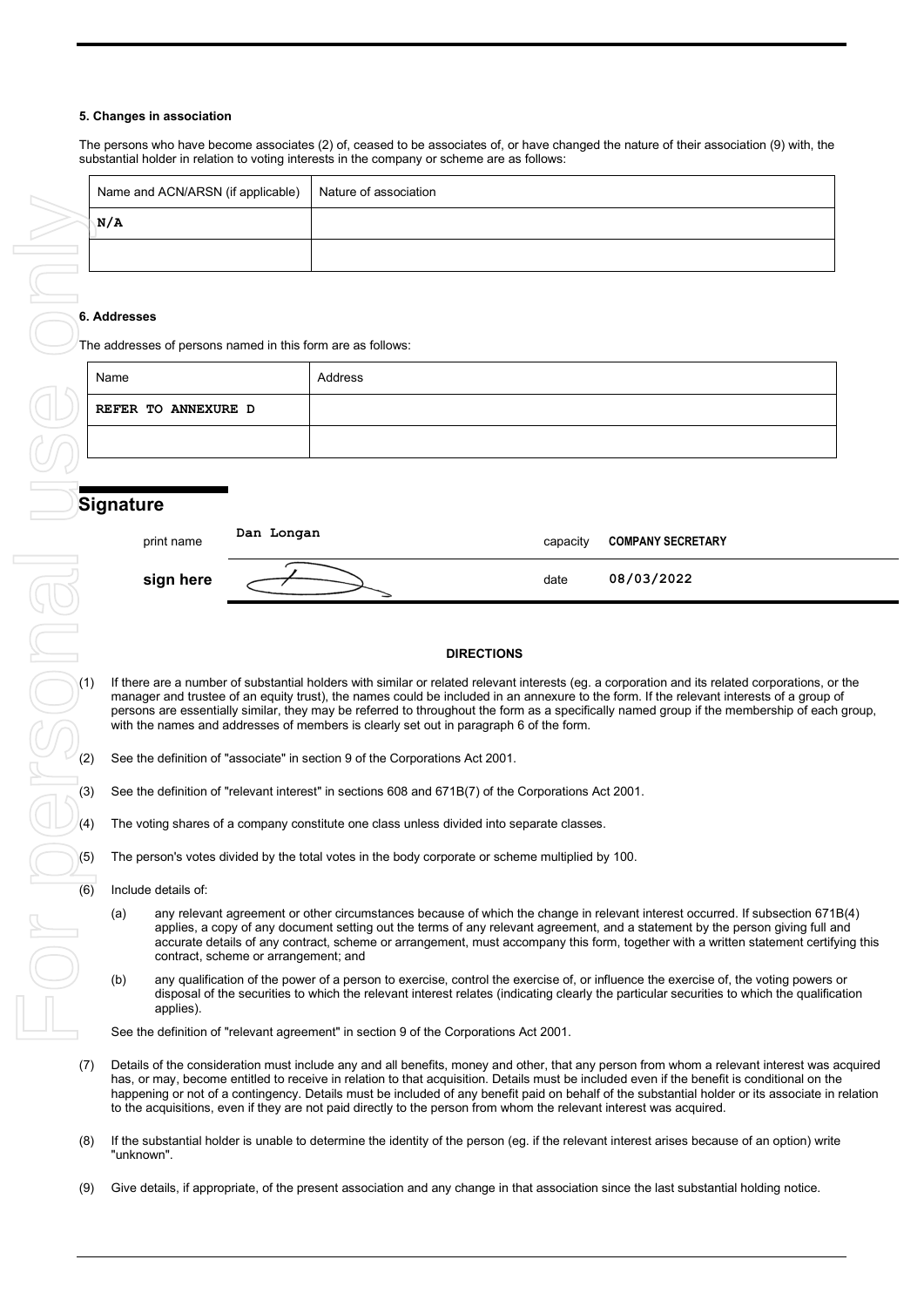#### **Annexure A**

| <b>Holder of relevant interest</b> | Nature of relevant interest                                | lNumber of        | <b>Class of securities</b> |
|------------------------------------|------------------------------------------------------------|-------------------|----------------------------|
|                                    |                                                            | <b>securities</b> |                            |
| <b>Resolution Capital Limited</b>  | Resolution Capital Limited in its capacity as investment   | 73.384.439        | <b>ORDINARY FULLY</b>      |
|                                    | manager has the power to control voting and/or disposal of |                   | <b>PAID</b>                |
|                                    | securities.                                                |                   |                            |

**This is Annexure "A" as mentioned in form 604 Notice of change of interests of substantial holder**

↘

Dan Longan

Company Secretary

Date: 08/03/2022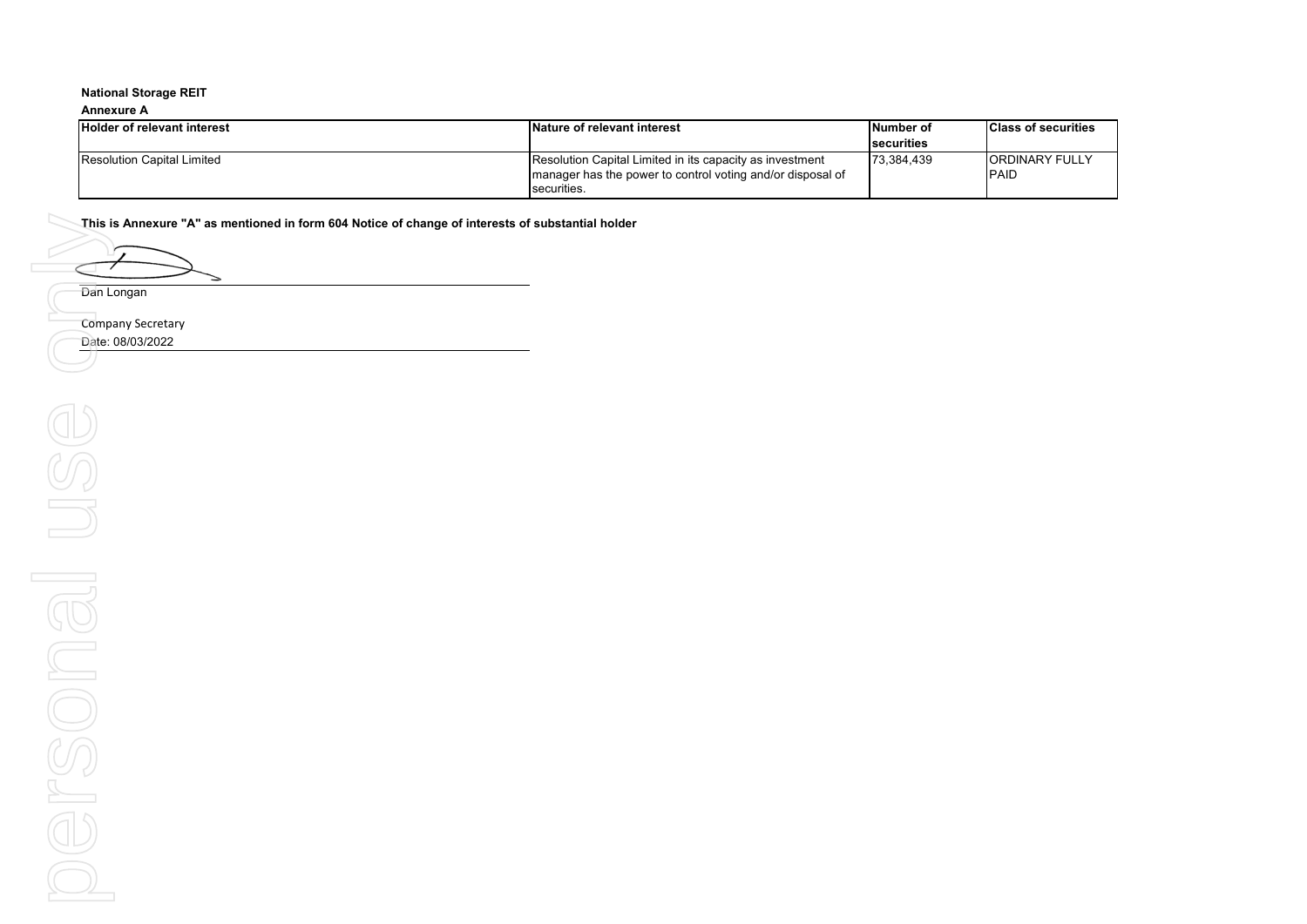# **Annexure B**

| Date of                                 | <b>IPerson whose relevant</b> | Nature of       | Consideration       |          | <b>Class of Securities</b>               | Number of  | <b>Person's votes</b> |
|-----------------------------------------|-------------------------------|-----------------|---------------------|----------|------------------------------------------|------------|-----------------------|
| change                                  | interest changed              | change          |                     |          |                                          | securities | affected              |
|                                         |                               |                 | Cash                | Non-cash |                                          |            |                       |
| 2021-12-23<br>to 2022-03-               | <b>Resolution Capital</b>     | <b>Purchase</b> | \$34,234,742.30     |          | <b>ORDINARY FULLY</b><br><b>IPAID</b>    | 13,820,062 | 13,820,062            |
| 04                                      |                               |                 |                     |          |                                          |            |                       |
| 12022-01-06<br>to 2022-02-<br><b>09</b> | <b>Resolution Capital</b>     | Sale            | 1,111,446.50<br>-\$ |          | <b>ORDINARY FULLY I-</b><br><b>IPAID</b> | 427,227    | 427,227               |

**This is Annexure "B" as mentioned in form 604 Notice of change of interests of substantial holder**

Dan Longan

Company Secretary

Date: 08/03/2022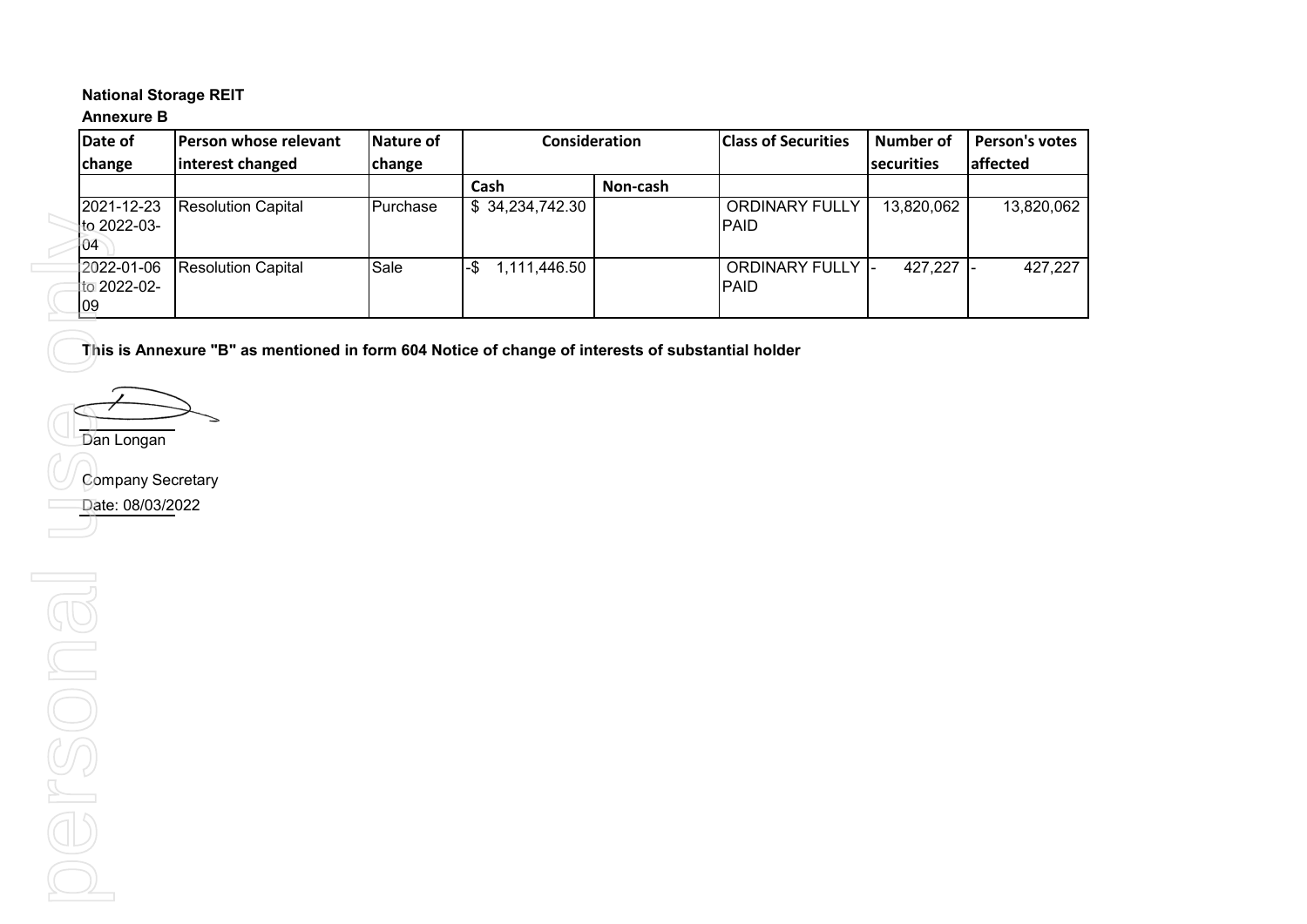## **Annexure C**

|                                                                       |                                        | Person entitled to be              | Number of  | <b>Class of</b>               | Person's votes |
|-----------------------------------------------------------------------|----------------------------------------|------------------------------------|------------|-------------------------------|----------------|
|                                                                       |                                        | registered as holder               | securities | securities                    |                |
| <b>Resolution Capital</b>                                             | <b>BNP Paribas</b>                     | <b>BNP Paribas</b>                 | 298,014    | Ordinary fully paid           | 298,014        |
| <b>Resolution Capital</b>                                             | <b>BNP Paribas Securities Services</b> | <b>BNP Paribas Securities</b>      | 320,990    | Ordinary fully paid           | 320,990        |
|                                                                       |                                        | <b>Services</b>                    |            |                               |                |
| <b>Resolution Capital</b>                                             | <b>BNY Mellon</b>                      | <b>BNY Mellon</b>                  | 5,683,894  | Ordinary fully paid           | 5,683,894      |
| <b>Resolution Capital</b>                                             | <b>Brown Brothers Harriman</b>         | Brown Brothers Harriman            | 5,980,661  | Ordinary fully paid           | 5,980,661      |
| <b>Resolution Capital</b>                                             | Citibank                               | Citibank                           | 14,965,096 | Ordinary fully paid           | 14,965,096     |
| <b>Resolution Capital</b>                                             | <b>Interactive Brokers</b>             | Interactive Brokers                | 47,000     | Ordinary fully paid           | 47,000         |
| <b>Resolution Capital</b>                                             | JP Morgan Chase Bank                   | JP Morgan Chase Bank               | 9,768,718  | Ordinary fully paid           | 9,768,718      |
| <b>Resolution Capital</b>                                             | <b>NAB Custodial Services</b>          | <b>NAB Custodial Services</b>      | 16,978,451 | Ordinary fully paid           | 16,978,451     |
| <b>Resolution Capital</b>                                             | Northern Trust                         | Northern Trust                     |            | 1417039 Ordinary fully paid   | 1417039        |
| <b>Resolution Capital</b>                                             | <b>RBC Investor Services Trust</b>     | <b>RBC Investor Services Trust</b> | 1,085,811  | Ordinary fully paid           | 1,085,811      |
| <b>Resolution Capital</b>                                             | <b>State Street</b>                    | <b>State Street</b>                | 10,118,862 | Ordinary fully paid           | 10,118,862     |
| <b>Resolution Capital</b>                                             | State Street - Ireland                 | State Street - Ireland             |            | 6,719,903 Ordinary fully paid | 6719903        |
|                                                                       |                                        |                                    |            |                               |                |
| Dan Longan                                                            |                                        |                                    |            |                               |                |
|                                                                       |                                        |                                    |            |                               |                |
|                                                                       |                                        |                                    |            |                               |                |
|                                                                       |                                        |                                    |            |                               |                |
|                                                                       |                                        |                                    |            |                               |                |
|                                                                       |                                        |                                    |            |                               |                |
|                                                                       |                                        |                                    |            |                               |                |
|                                                                       |                                        |                                    |            |                               |                |
|                                                                       |                                        |                                    |            |                               |                |
| <b>Company Secretary</b><br>Date: 08/03/2022<br>$\boxed{\phantom{1}}$ |                                        |                                    |            |                               |                |
|                                                                       |                                        |                                    |            |                               |                |
| $\bigoplus$                                                           |                                        |                                    |            |                               |                |
|                                                                       |                                        |                                    |            |                               |                |